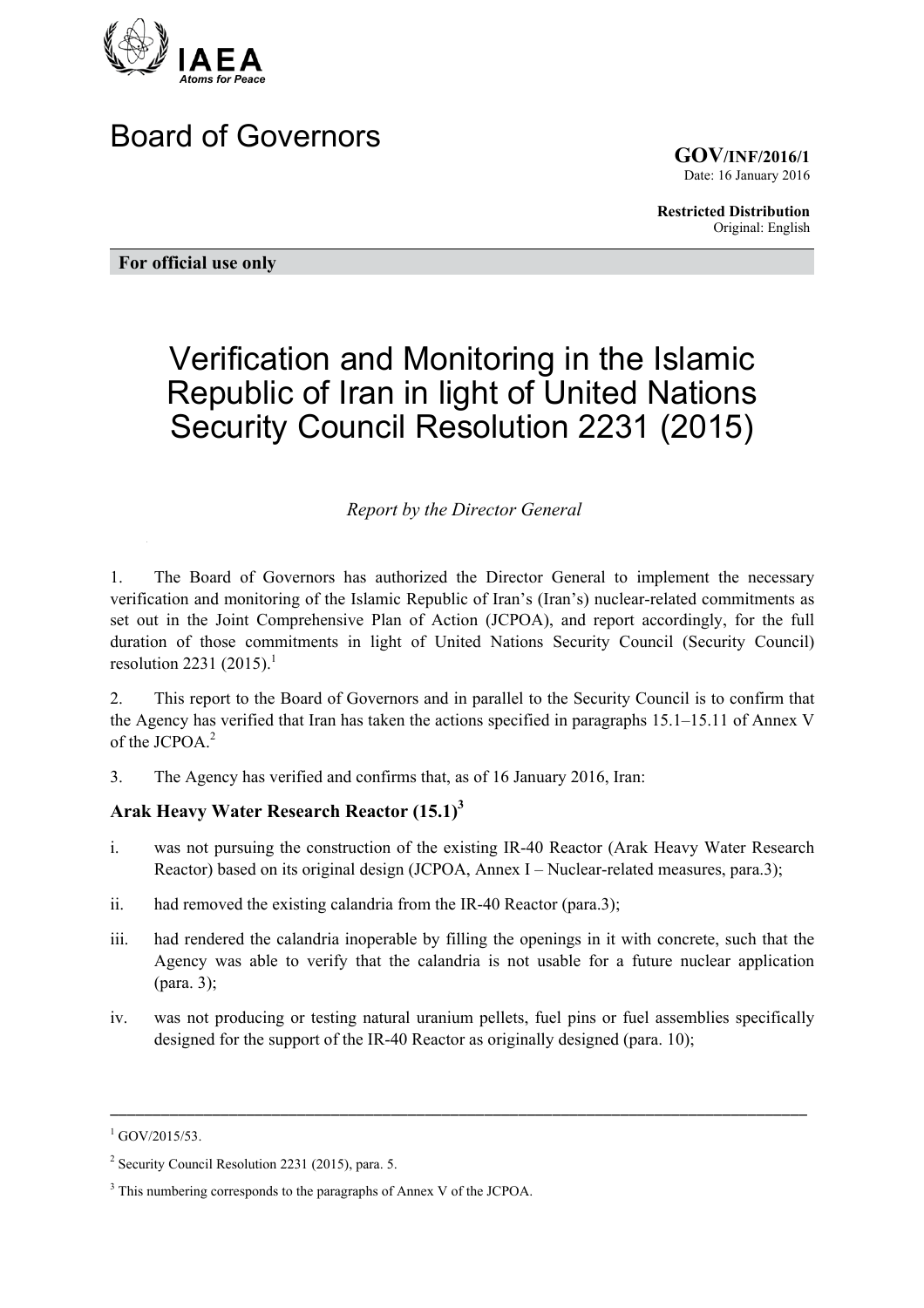- v. had stored under continuous Agency monitoring all existing natural uranium pellets and fuel assemblies for the IR-40 Reactor (para. 10);
- vi. had modified the fuel production process line at the Fuel Manufacturing Plant at Esfahan such that it cannot be used for the fabrication of fuel for the IR-40 Reactor as originally designed (para. 10);

# **Heavy Water Production Plant (15.2)**

- i. had no more than 130 metric tonnes of nuclear grade heavy water or its equivalent in different enrichments (para. 14);
- ii. had informed the Agency about the inventory and the production of the Heavy Water Production Plant (HWPP) and was allowing the Agency to monitor the quantities of Iran's heavy water stocks and the amount of heavy water produced at the HWPP (para. 15);

#### **Enrichment Capacity (15.3)**

- i. had no more than 5060 IR-1 centrifuges installed at the Fuel Enrichment Plant (FEP) at Natanz in no more than 30 of the cascades in the configurations of the operating units at the time the JCPOA was agreed (para. 27);
- ii. was not enriching uranium above 3.67% U–235 (para. 28) at any of its declared nuclear facilities:<sup>4</sup>
- iii. had removed and stored in Hall B of FEP, under Agency continuous monitoring, all excess centrifuges and infrastructure not associated with the 5060 IR-1 centrifuges in FEP (para. 29), including all IR-2m centrifuges (para. 29.1),  $UF_6$  pipework, and  $UF_6$  withdrawal equipment from one of the withdrawal stations that was not in service at the time the JCPOA was agreed (para. 29.2);

# **Centrifuge Research and Development (15.4)**

- i. was not accumulating enriched uranium through its enrichment research and development (R&D) activities and its enrichment R&D with uranium was not being conducted using centrifuges other than IR-4, IR-5, IR-6 and IR-8 centrifuges (para. 32);
- ii. was not conducting mechanical testing on more than two single centrifuges of type IR-2m, IR-4, IR-5, IR-6, IR-6s, IR-7 and IR-8 (para. 32);
- iii. was not building or testing, with or without uranium, types of centrifuge other than those specified in the JCPOA (para. 32);
- iv. had removed all of the centrifuges from the 164-machine IR-2m cascade and the 164-machine IR-4 cascade at PFEP and placed them in storage in Hall B of FEP in Natanz under Agency continuous monitoring (paras 33 and 34);
- v. was testing centrifuges installed at PFEP within the limits set out in the JCPOA i.e. a single IR-4 machine (para. 35), a 10-machine IR-4 cascade (para. 35), a single IR-5 machine (para. 36), a single IR-6 machine and its intermediate cascades (para. 37);

\_\_\_\_\_\_\_\_\_\_\_\_\_\_\_\_\_\_\_\_\_\_\_\_\_\_\_\_\_\_\_\_\_\_\_\_\_\_\_\_\_\_\_\_\_\_\_\_\_\_\_\_\_\_\_\_\_\_\_\_\_\_\_\_\_\_\_\_\_\_\_\_\_\_\_\_\_\_\_\_\_\_

vi. had yet to start testing its single IR-8 centrifuge (para. 38);

<sup>&</sup>lt;sup>4</sup> As of 16 January 2016, Iran was not enriching UF<sub>6</sub> at FEP.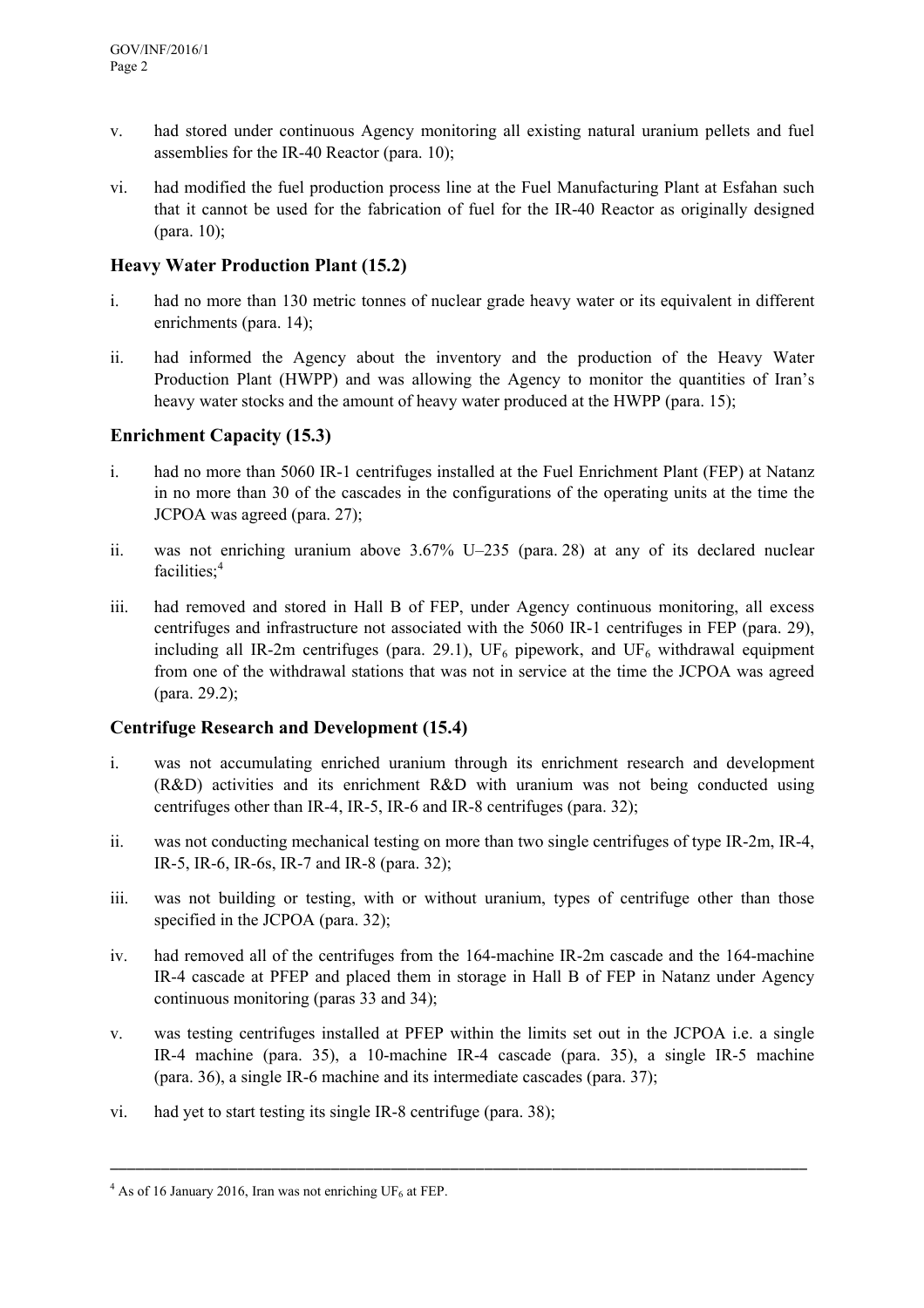- vii. had recombined the streams from the R&D cascades at PFEP through the use of welded pipework in a manner that precludes the withdrawal of the enriched and depleted uranium material produced (para. 39);
- viii. was, in relation to its declared nuclear facilities, testing centrifuges using uranium only at PFEP and conducting all mechanical testing of centrifuges only at PFEP and the Tehran Research Centre (para. 40);
- ix. had removed to Hall B of FEP in Natanz under Agency continuous monitoring all centrifuges at PFEP, except those needed for testing as described in the relevant paragraphs above, and those in Cascade 1 at PFEP; had rendered inoperable Cascade 1 by, inter alia, removing the rotors, injecting epoxy resin into the pipework and removing the electrical systems (para. 41);
- x. had stored all the IR-1 centrifuges previously installed in Cascade 6 at PFEP, and their associated infrastructure, in Hall B of FEP in Natanz under Agency continuous monitoring (para. 41); and was keeping the space in this line empty for R&D (para. 41);
- xi. was maintaining the cascade infrastructure for testing single centrifuges and small and intermediate cascades in two R&D lines (nos. 2 and 3); and had adapted two other R&D lines (nos. 4 and 5) through the requisite removal of existing infrastructure (para. 42);

#### **Fordow Fuel Enrichment Plant (15.5)**

- i. was not conducting any uranium enrichment or related R&D at the Fordow Fuel Enrichment Plant (FFEP) (para. 45);
- ii. had removed all nuclear material from FFEP (para. 45);
- iii. was maintaining no more than 1044 IR-1 centrifuges at FFEP, which were all in one wing (para. 46);
- iv. had modified for the production of stable isotopes two of the cascades at FFEP that had never experienced UF<sub>6</sub> by removing the connection to the UF<sub>6</sub> feed main header; and had moved cascade UF<sub>6</sub> pipework to storage in Fordow under continuous Agency monitoring (para. 46.1);
- v. was maintaining two cascades in an idle state and two cascades spinning, and had removed pipework that enables crossover tandem connections for these four cascades (para. 46.2);
- vi. had removed from the aforementioned wing two other cascades by removing the IR-1 centrifuges and associated cascade  $UF_6$  pipework (para. 47.1);
- vii. had removed from the other wing of FFEP all IR-1 centrifuges and related uranium enrichment infrastructure, including pipework, and feed and withdrawal stations (para. 48.1);

#### **Other Aspects of Enrichment (15.6)**

- i. had provided the Agency with Iran's long-term enrichment and R&D enrichment plan which is to be part of Iran's initial declaration described in Article 2 of the Additional Protocol (para. 52);
- ii. had provided the Agency with a template for describing different centrifuge types (IR-1, IR-2m, IR-4, IR-5, IR-6, IR-6s, IR-7, IR-8) and associated definitions that have been agreed with JCPOA participants (para. 54);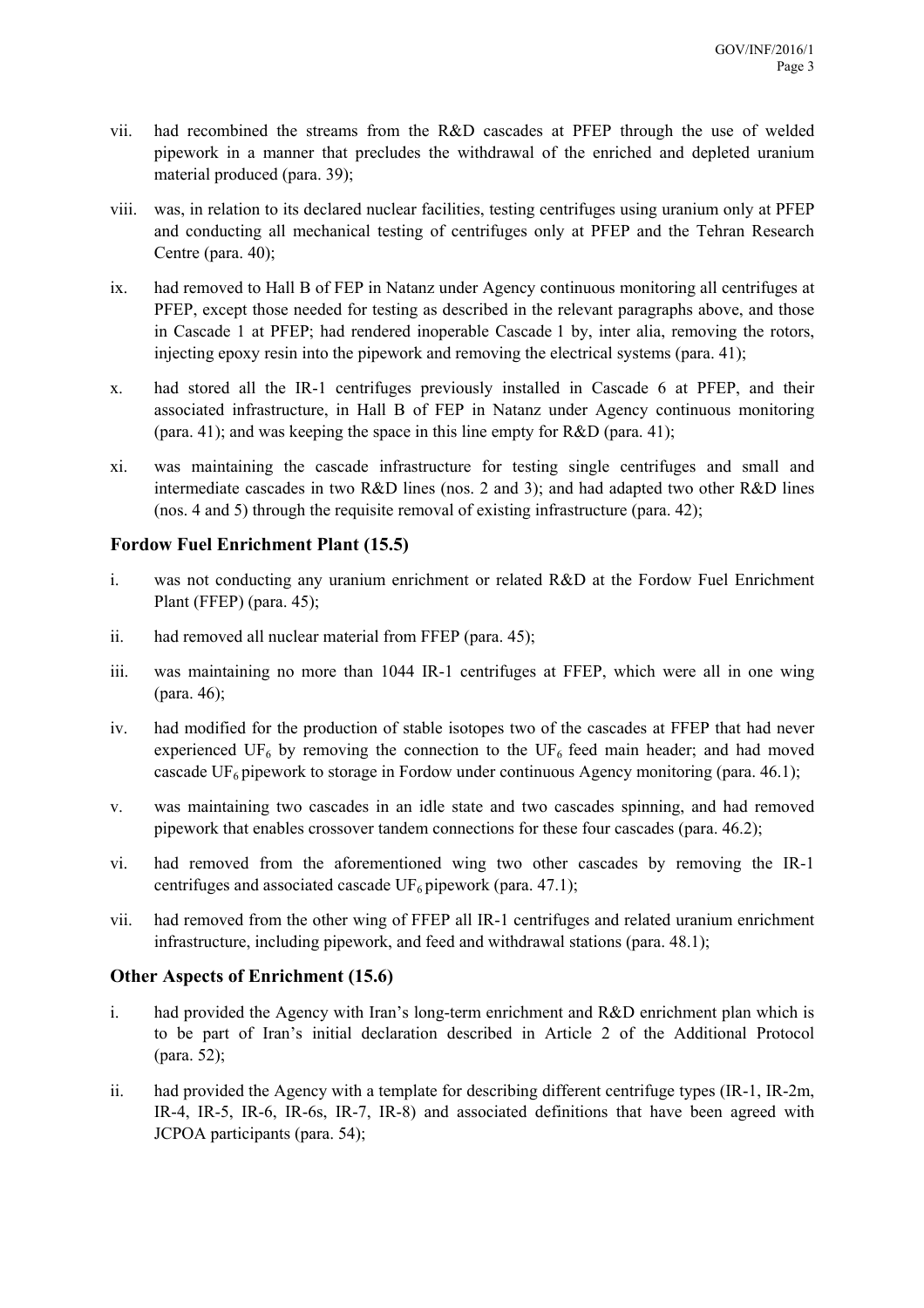iii. had agreed with the JCPOA participants a procedure for measuring IR-1, IR-2m and IR-4 centrifuge performance data (para. 55);

#### **Uranium Stocks and Fuels (15.7)**

- i. had a stockpile of no more than 300 kg of  $UF_6$  enriched up to 3.67% U–235 (or the equivalent in different chemical forms), as a result of either downblending to natural uranium, or sale and delivery out of Iran (para. 57);
- ii. had fabricated into fuel plates for the Tehran Research Reactor,<sup>5</sup> transferred out of Iran or diluted to an enrichment level of 3.67% U–235 or less, all uranium oxide enriched to between 5% and 20% U–235 (para. 58);

#### **Centrifuge Manufacturing (15.8)**

i. was not producing IR-1 centrifuges to replace damaged or failed machines, as its stock of such centrifuges was in excess of 500 (para. 62);

#### **Transparency Measures (15.9)**

i. had completed the modalities and facility-specific arrangements to allow the Agency to implement all transparency measures provided for in Annex I of the JCPOA (see para. 4 below);

#### **Additional Protocol and Modified Code 3.1 (15.10)**

- i. had notified the Agency pursuant to paragraph 64, Section L of Annex I of the JCPOA that, effective on Implementation Day, Iran will provisionally apply the Additional Protocol to its Safeguards Agreement in accordance with Article 17(b) of the Additional Protocol (para. 64);
- ii. had notified the Agency pursuant to paragraph 65, Section L of Annex I of the JCPOA that, effective on Implementation Day, Iran will fully implement the modified Code 3.1 of the Subsidiary Arrangements to Iran's Safeguards Agreement as long as the Safeguards Agreement remains in force (para. 65);

# **Centrifuge Component Manufacturing Transparency (15.11)**

- i. had provided to the Agency an initial inventory of all existing centrifuge rotor tubes and bellows and permitted the Agency to verify this inventory by item counting and numbering, and through containment and surveillance (para. 80.1); and
- ii. had declared to the Agency all locations and equipment that are used for the production of centrifuge rotor tubes or bellows and permitted the Agency to implement continuous monitoring of this equipment (para. 80.2).
- 4. In addition, the Agency also confirms that, as of 16 January 2016, Iran:

#### *Modern Technologies and Long-Term Presence of the Agency*

a) had permitted the Agency to use on-line enrichment measurement devices and electronic seals which communicate their status within nuclear sites to Agency inspectors (para. 67.1);

\_\_\_\_\_\_\_\_\_\_\_\_\_\_\_\_\_\_\_\_\_\_\_\_\_\_\_\_\_\_\_\_\_\_\_\_\_\_\_\_\_\_\_\_\_\_\_\_\_\_\_\_\_\_\_\_\_\_\_\_\_\_\_\_\_\_\_\_\_\_\_\_\_\_\_\_\_\_\_\_\_\_

 $5$  As of 16 January 2016, all fuel assemblies and fuel plates fabricated for use in the Tehran Research Reactor had been irradiated.